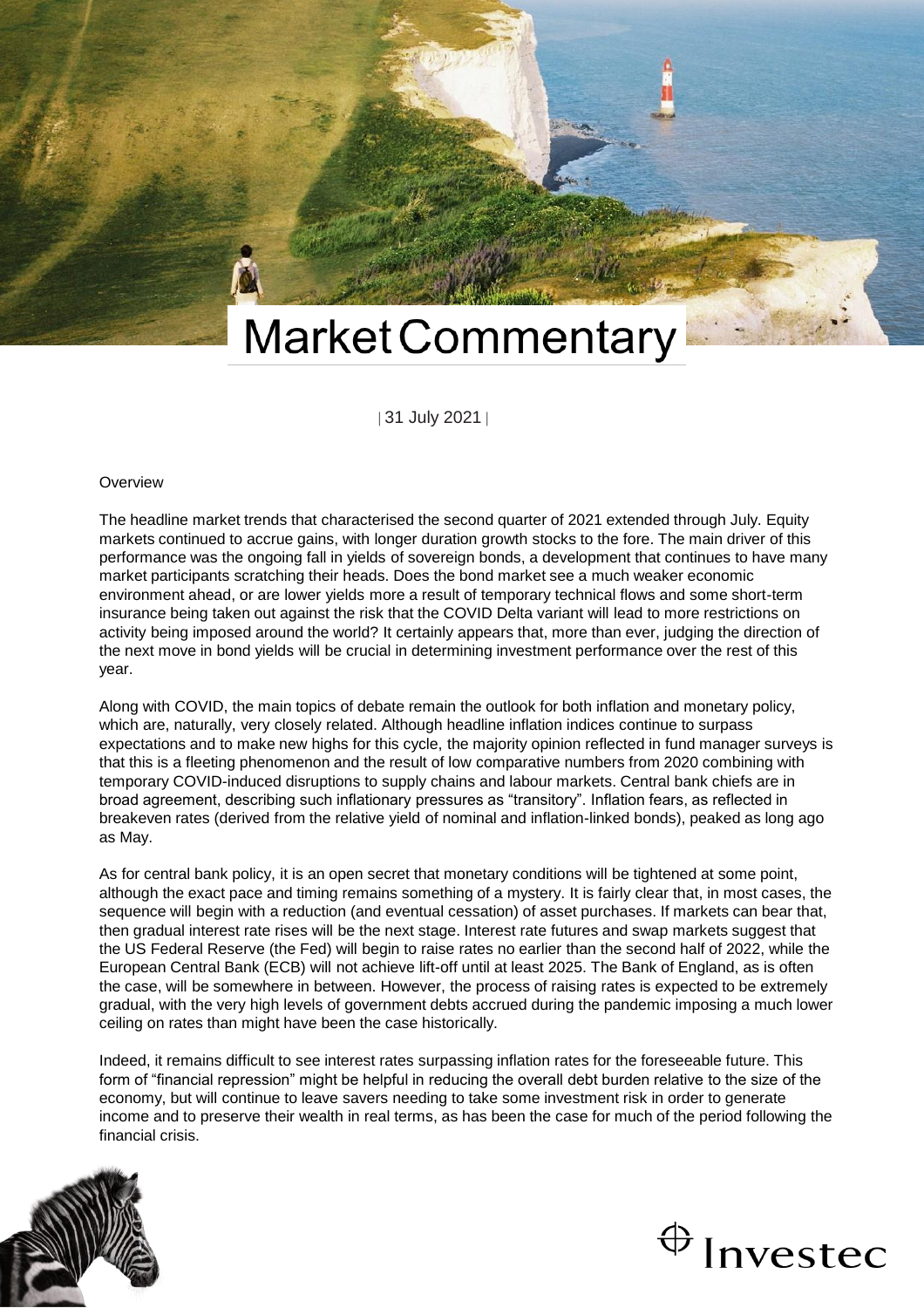A strong current source of support for equity markets is corporate profitability, with results for the second quarter of 2021 handily beating expectations, as is covered in more detail in the country sections to follow. Overall earnings growth for the constituents of the MSCI All-Countries World Index is forecast to be around 40% for the year as a whole. It is worth pointing out that this will leave earnings some 25% higher than the previous peak at the end of 2019, following a double-digit fall in 2020. This surge in aggregate profitability goes a long way towards justifying the strong performance of equity markets that we have witnessed in the past year or so, and is, surprisingly, not widely reported.

The valuation that markets ascribe to those profits is also key to the levels of equity indices, and this is where the debate often becomes more heated in investment circles. There is no shortage of commentators prepared to assert that equity markets (notably the US equity market) are in bubble territory, but we continue to find these assertions misleading, not to say ill-informed. The composition of many equity markets today is greatly changed from the past when indices were dominated by much more capital-intensive businesses. Today's market leaders tend to derive their wealth from intellectual rather than physical property and do not have to carry large amounts of inventory. Thus, their returns on invested capital can be far greater, as can the ensuing cash flows. One of the key jobs of our Research analysts is to judge the sustainability of those returns. Assuming that they have some persistence, the use of discounted cash flow or divided discount models delivers net present values that can translate into near-term price/earnings ratios that appear eye-wateringly high compared to past averages, which is one reason, at least, why there is such a difference of opinion between the bulls and the bears.

Of course, such valuation methodologies are highly subservient to the discount rate, which is primarily a function of the US ten-year Treasury yield, which circles us back to the bond market. The first quarter of the year saw bond yields rising sharply as investors (correctly) anticipated the forthcoming spike in inflation and also looked forward to the normalisation of economic activity as COVID vaccine distribution ramped up. US President Biden's promise of government-funded spending programmes was the icing on the reflationary cake. Those first three months were characterised by a strong performance for stocks and sectors that might variously be labelled as value, cyclical or short duration. Once bond yields topped out at the end of March, and especially once inflation fears peaked in May, the rotation reversed, with growth/defensive/long duration stocks in the ascendant.

This is where we bring COVID back into the equation. The answer to one particular question in Deutsche Bank's July fund manager survey betrays the shift in sentiment that has occurred in the past couple of months. The survey asked what life in participants' countries would be like by the end of the year. In May, 50% answered "very close to normality", but by July this number had fallen to 31%. Meanwhile the response to "approaching normality but with some daily life/economic restrictions in place" rose from 41% to 56%. Finally, and quite probably on account of the Delta variant, the percentage of respondents ticking the box for "heavily restricted following a fresh wave of COVID-19 cases" jumped from a negligible 3% to a more meaningful 12%. The timeline for a return to post-COVID normality has undoubtedly been extended, but the good news, in many respects, is that will also have been reflected in share prices.

Much now depends upon the next twists in the COVID narrative – and the virus still has the capacity to surprise us. For example, in the UK it appeared in mid-July that case numbers were set to soar to new highs, but, instead, they have fallen back dramatically. High vaccine prevalence will have been a key factor, although there are also reports suggesting that individuals are not coming into contact with as



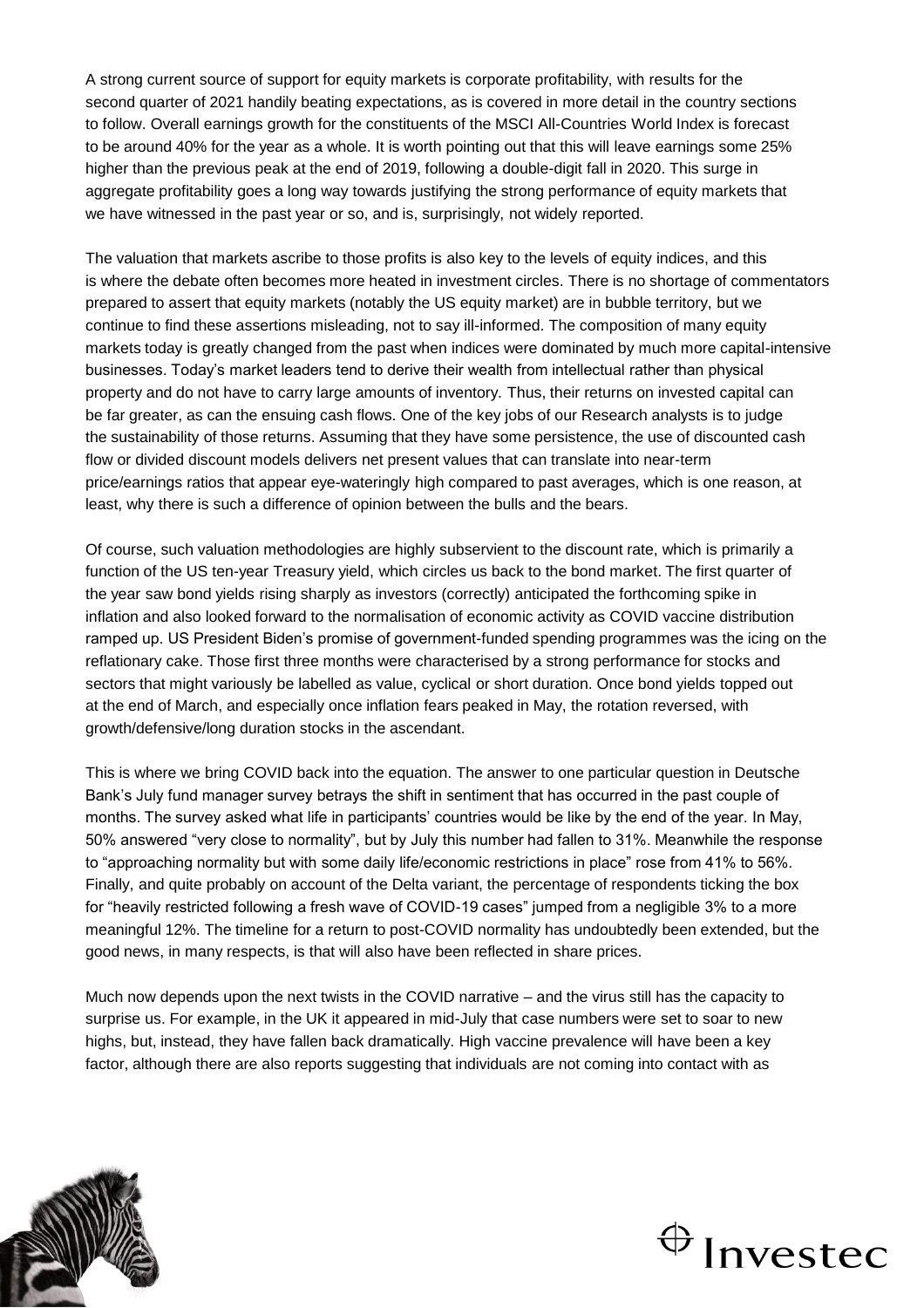many people as they used to, which is reducing the spread of the virus relative to modelled expectations. That sounds like good news, but the fear persists that a fuller return to work after the summer holidays combined with schools and universities resuming normal service could trigger yet another new wave of infections. Meanwhile, in other parts of the world that are not so well vaccinated, the Delta variant is of greater concern, with more restrictions being imposed.

We continue to believe that we are on a path back to normality, but that it will remain a bumpy one. Thus our central view is that the economic recovery will be durable, even if we are currently enduring a softer patch, and that the reflationary trade will reassert itself in the months to come, leading to a rise in bond yields and market leadership reverting to more cyclical sectors. Even if we are mistaken in that belief, though, the underlying quality bias in our stock selection should ensure that any damage to performance will be limited.

### Markets – US

US Equities ended July within a whisker of their all-time highs. With almost 300 constituents of the S&P 500 Index having reported their second quarter results by the end of the month, there is little doubt that corporate America is in rude health. Even accounting for the usual downward manipulation of expectations that occurs before the results season, this one has been surprisingly strong, with 88.5% of companies beating consensus earnings forecasts and by an average of 16.7% (IBES data sourced from Refinitiv). It is not rare for analysts to underestimate the power of operational leverage in both directions but, to be fair to them, the current circumstances remain out of the ordinary. The biggest winner relative to expectations has been the Consumer Discretionary sector (with a 29.7% surprise factor), which speaks to the re-opening of the economy. Second in the league is Financials (24.7%), mainly thanks to further provision releases by banks. However, what is also notable is that even these positive "surprises" have been pretty well discounted, with limited further impetus to share prices, while "misses" have been more severely punished.

#### UK

Although only around 60 members of the FTSE 350 Index (ex-Investment Trusts) have reported so far, the big guns were out early, accounting for half of the market capitalisation. Maybe UK companies are more transparent with their guidance because the average "surprise" is only 4.1%. However, some of the more positive news has come in the form of free cash flow generation, which has allowed bigger dividend payments and increased share buybacks. Two sectors have been at the forefront of this trend, namely Energy and Mining. Both industries are surfing a wave of strong underlying commodity prices and have continued to be very disciplined in terms of their capital expenditure. Unfortunately, neither sector ranks especially highly in Sustainability terms, presenting something of a moral dilemma for many investors. It also means that although the UK market overall looks relatively attractive on free cash flow metrics, its composition means it might continue to struggle to fulfill its promise. More positively, at least on a short-term view of returns, UK companies continue to attract bids, with Meggitt, the aerospace engineer, the latest to fall prey. Both corporate and private equity buyers remain keen acquirers of UK plc, which still seems to be carrying a residual political risk discount.



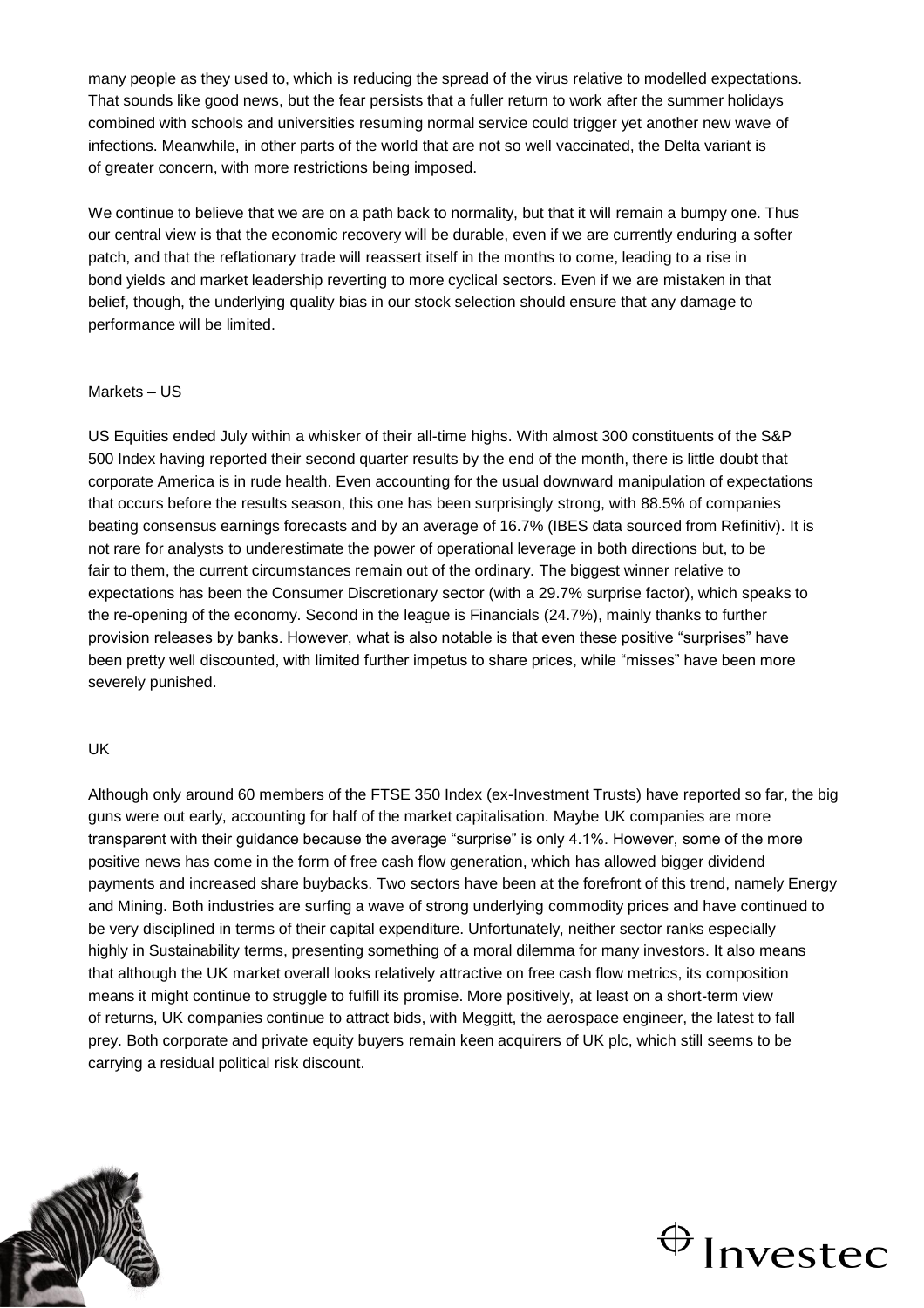## Europe

Rounding off the analysis of the second quarter results season, we note that with around half of the constituents of the Euro STOXX 600 Index having reported, the Continent is faring a little better, with a 9.3% positive earnings surprise. As might be expected at this time, it is cyclical companies that have led the way. Whereas the first few positive surprises were greeted with share price advances, market expectations now appear to have caught up with reality. Further support for European indices will come from the ECB's decision to allow banks to start paying dividends again. This move was further justified by the results of the latest balance sheet stress tests. Overall earnings are expected to rise by more than 50% this year, and then by around 10% in 2022 as the post-pandemic recovery flattens out. We remain of the opinion that European equities are a good vehicle to play the reflation trade.

## Emerging Markets

In this section we will focus on a risk very specific to EM, which is regulation in China. We have written before about interventions in the financial and real estate sectors and believed these to be justified in the name of preserving financial stability with an eye to longer-term sustainable growth. However, the latest crackdown on the private education and tutoring industry came as a bolt from the blue, with billions wiped off related companies' equity valuations after the government decreed that the sector should no longer be allowed to make profits. The justification for this move is that it will lower the cost of bringing up a child, and therefore encourage families to have more children, something that is deemed to be a priority in the face of declining birth rates and an overall population that will be shrinking soon if current trends persist. The government has the luxury of being able to make such sweeping changes because it is not beholden to the ballot box, but such licence also has the potential to increase the volatility of investment instruments. We tend to believe that China acts in its own best interests for the long term, and sometimes this can mean that international investors become collateral damage. The latest developments mean that investors will demand a higher risk premium until the dust settles.

### Fixed Income

A significant conundrum has arisen in government bond markets once again. Why has there been such a significant reduction in global bond yields in the face of strong economic growth and very high inflation prints, notably in the US? At least some of this is down to the Federal Reserve's change of stance regarding the timing of policy tightening at June's meeting, when it brought forward the horizon. This move reduced the market's fears of inflation expectations becoming unanchored, and lowered yields at the longer end of the duration curve. Subsequently, though, the Fed has been keen to point out that it will not act prematurely either, which has brought shorter duration yields lower too. It is also apparent that investors, in aggregate, became too bearish earlier in the year, and that extreme positions needed to be reversed. At the same time, pension funds enjoying the benefits of strong equity markets have been switching into bonds to match their long-term liabilities, thus reducing their solvency risks. Throw in a touch of deceleration in growth expectations, and the riddle is solved, although it remains hard to argue



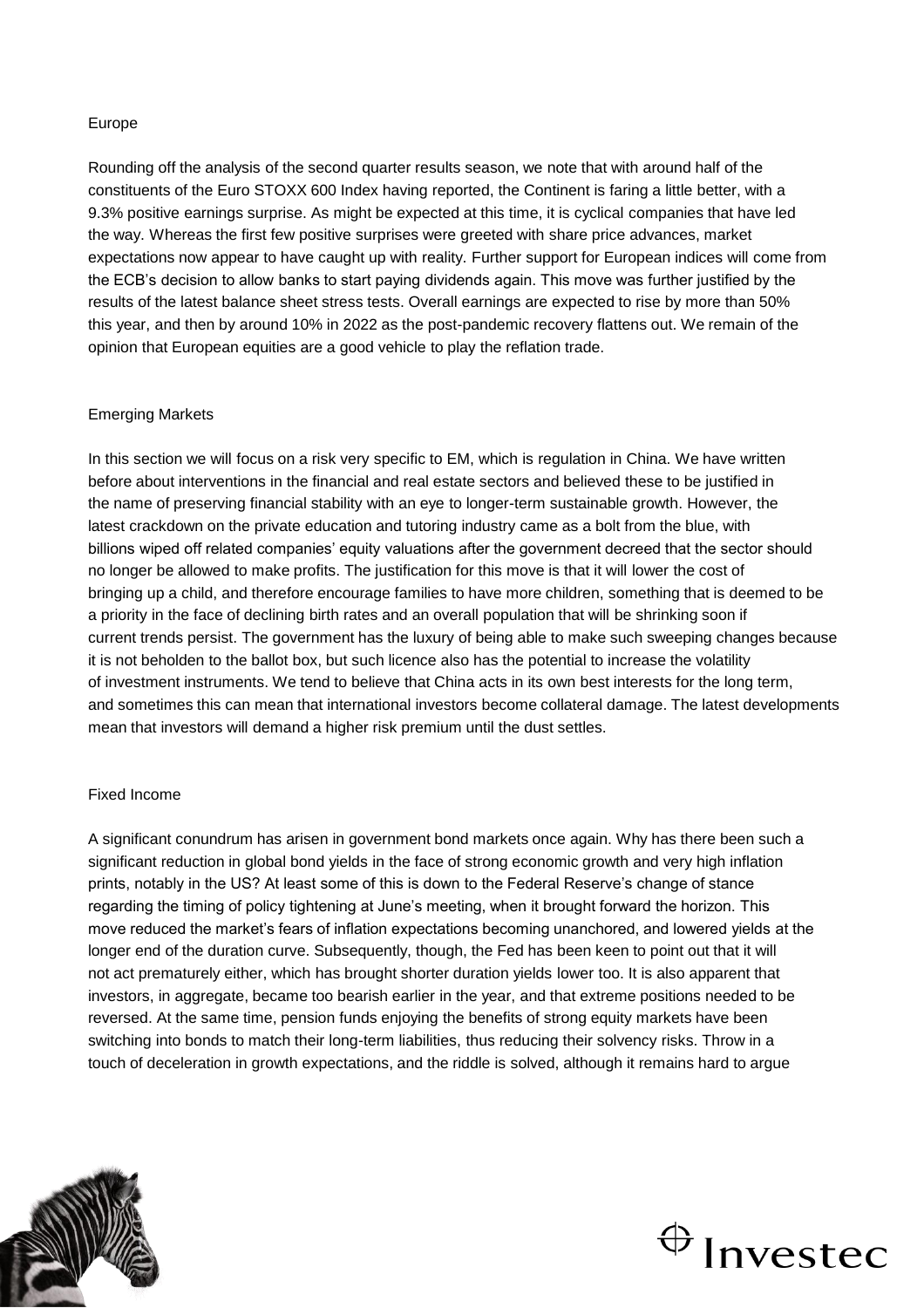that government bonds offer great value today, other than in an extremely negative economic scenario, which is not envisaged currently within our investment horizon. Our expectation is that yields will track higher again as the year progresses.

UK Gilts have delivered a total return of 3.96% over the last three months and -4.12% over the last year. Index-Linked Gilts returned 8.9% and 0.53% over the same respective periods. Emerging Market sovereign bonds produced a total return of 2.21% in sterling over the three months to end July (-3.65% over 12m). Global High Yield bonds delivered 0.6% (3.4% over 12m).

# Conclusion and Outlook

The uncertainties of COVID developments combined with the planned exit from extreme monetary policies continue to make this an investment environment in which it would be imprudent to make heroic bets on market direction, and we continue to hold equity weightings close to strategic asset allocation benchmarks. While we cannot rule out a more meaningful correction at some point – indeed, by some measures one is already overdue – a more enduring market fall appears improbable in the face of such strong corporate earnings growth and our opinion that no economic recession is visible on the radar within our eighteen-month strategic investment horizon. Even if interest rates and bond yields move higher, they will remain very low by historical standards, and we continue to believe that policymakers are more fearful of a loss of economic momentum than a period of higher inflation.

Having said that, there is widespread talk of "peak growth", which is hard to deny. But the bounce from the COVID trough has been unprecedented in its speed and scale, and it would be unreasonable to expect the recovery in activity and profits to continue at the same pace. However, it does mean that, in all probability, market returns will be shallower from here, and investors will have to display more patience.